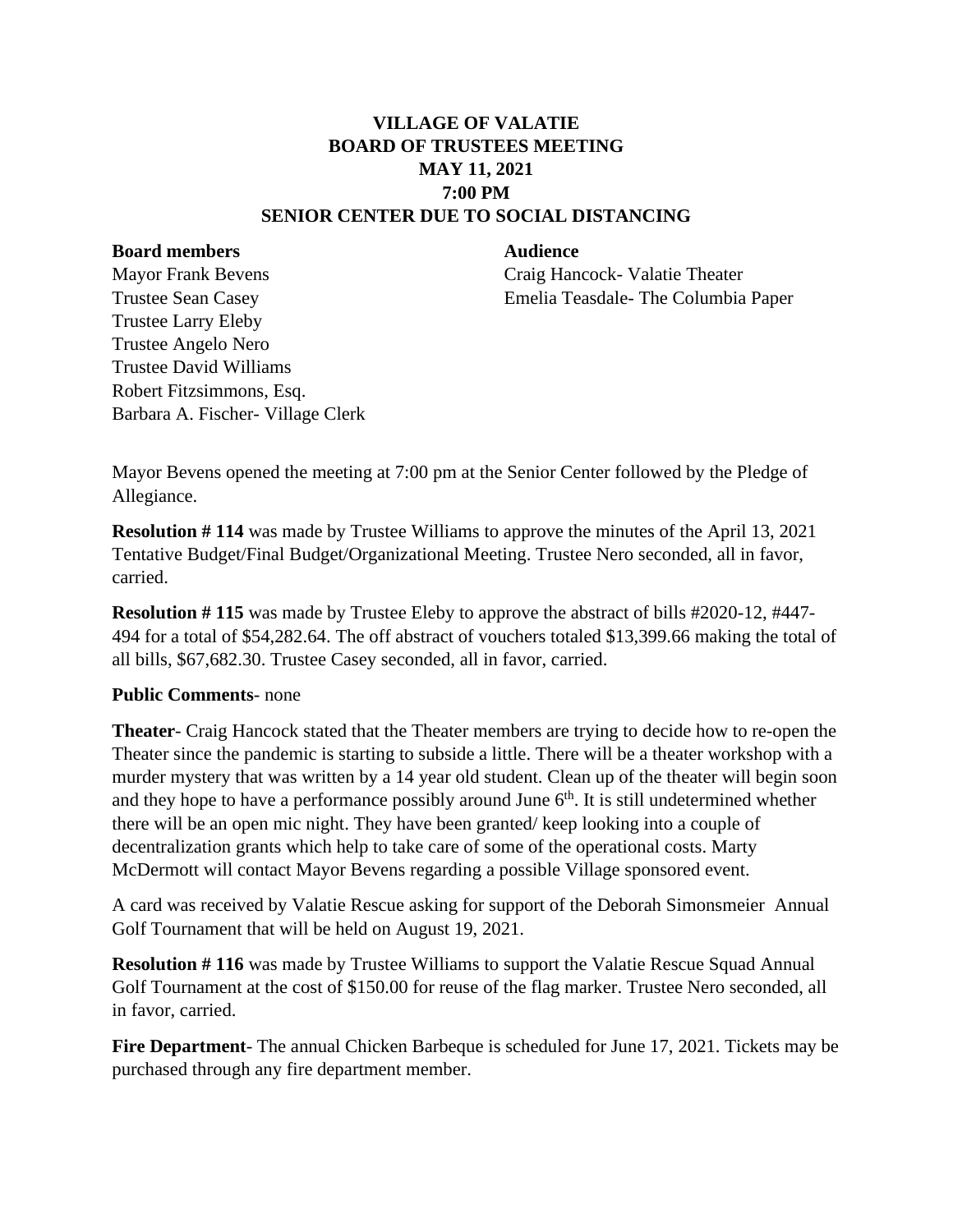**Cameras/Callan Park**- One of the cameras in Callan Park is bad and is in need of replacing. A quote was received from S & F Technologies to replace this camera with 3 stationary ones. Wide angle, high resolution camera.

**Resolution #117** was made by Trustee Casey to purchase three stationary cameras. Wide angle, high resolution camera for Callan Park at a cost of \$2,817.75. Trustee Eleby seconded, all in favor, carried.

**Playground update**- The playground at Callan Park should be open within the next 2-3 weeks. The Town Highway Department is doing a great job at installing all of the new playground equipment and the Board is thankful to them. The pavilion replacement has not started yet..

**Callan Park roof**- Quotes were sought to replace the roof on the bathrooms at Callan Park that have been on the building for at least 30-40 years. There was only one written quote received by Phelps roofing for \$1400.

**Resolution # 118** was made by Trustee Casey to have Phelps Roofing replace the roof on the bathrooms at Callan Park at the quote of \$1400. Trustee Williams seconded, all in favor, carried.

**Building Department Report**- A report was received by the Building Inspector/ Code Enforcement Officer and is on file in the clerk's office. There were 64 Building permits issued last year and there are 25 so far for this year. Violation letters were sent out to residents who had "junk items" in residential parcels. In 202, there were 16 Tenancy Inspections done and so far this year there have been 4. Two false alarm violation letters have been sent out for a total of \$850 in fines received.

**WWTP Report**- (On file in the Clerk's office) All routines have been performed as scheduled with all sample results within acceptable limits. There was a leak in the 2" plastic line that feeds the plant just outside the plant and has been repaired by Stuyvesant Mechanical. Meter repairs have been completed, hydrant flags have been installed and this will continue for the next few weeks. The yearly cleaning of the disinfection tank and wet well have been completed. Assistant Operator Robert Hills will soon be attending classes for his wastewater training at SUNY Morrisville in August. A hydrant riser has been installed on the hydrant on the corner of River and Kinderhook Streets. Head WWTP Operator Ed Czyzewski, gave a reminder to start thinking about an exploratory well near Pumphouse 1. Paul Warner has officially retired as of May 5, 2021.

Electronic Recycling Day will be held on September 18, 2021 between the hours of 9:00 am and 12:00 noon. This will take place at the Town Garage. Details will be posted on the Village website for more information.

**Village Wide Tag Sale**- The Village will hold the annual Village Wide Tag Sale on July 24, 2021. A sign up sheet is on the counter in the Village Office and the antique store owned by Joan Gavigan.

**Clerk's Report**- We were unable to re-levy delinquent water bills on to the Village taxes this year thanks to the pandemic rules through NY State. The April water billing season is complete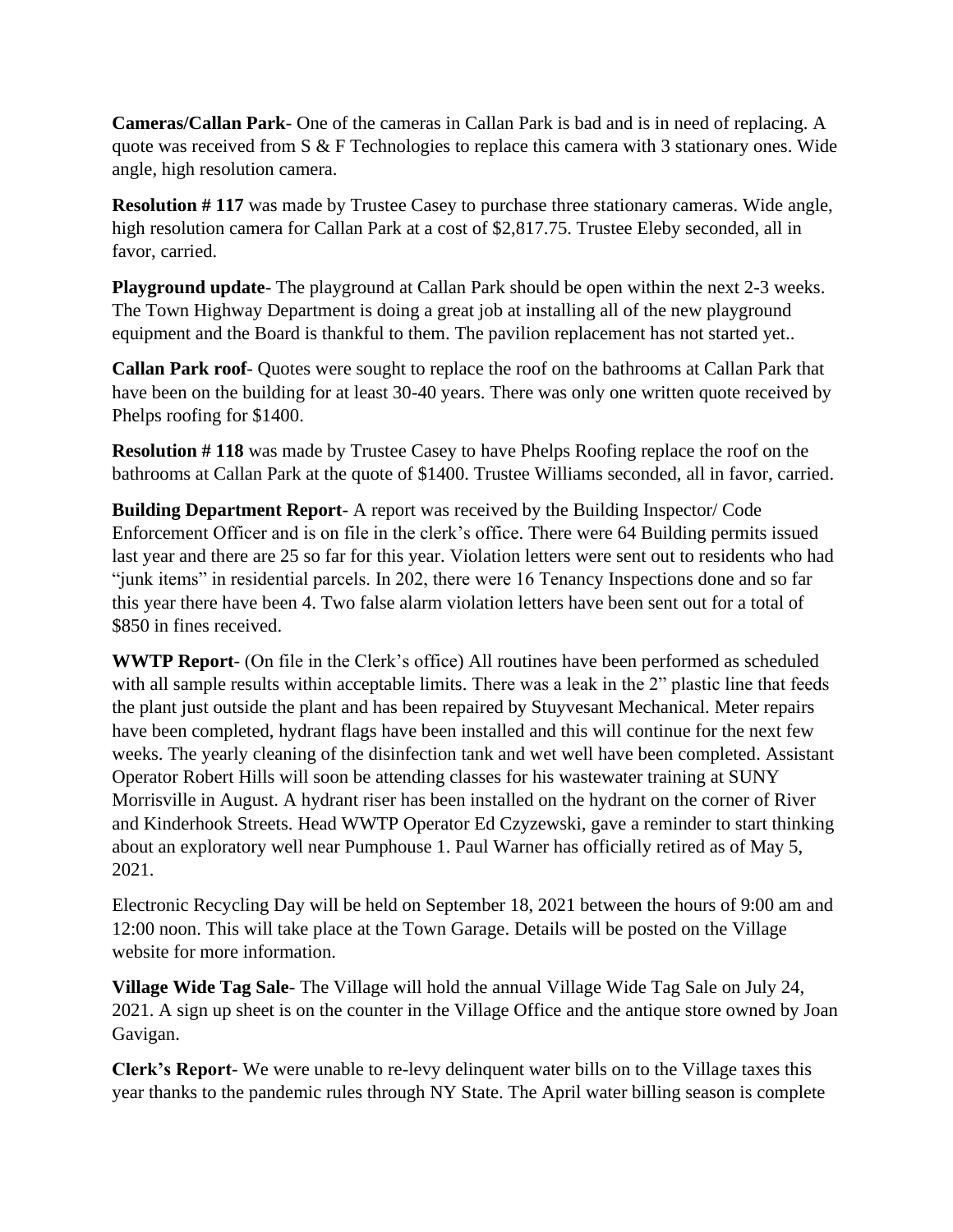and we are now at the start of the tax season. The Standard Work Day Resolution will need to be completed and posted in the Village Office and sent to the NY State Comptroller's Office.

**Resolution #119** was made by Trustee Trustee Williams and seconded by Trustee Nero to have the clerk fill out the annual "Standard Work Day" Resolution for the NY State Comptroller's office and post the form at the Village Clerk's office. All in favor, carried.

Applications for use of the MHG building are still on hold.

Korean War Veteran Clifford Johnson is finally making his journey home to be buried. A service will be conducted at the BOND Funeral Home and then a parade through the streets of Valatie will take place after the ceremony. Mr. Johnson's body will be taken to the cemetery in Schuylerville, NY for his final resting place. We thank him for his service to our country.

Town Clerk Kim Pinkowski has asked to use the pavilion across form the MH Glynn building to perform a wedding ceremony on June 25, 2021 at 1:00 pm. All Board members were in agreement.

**Resolution # 120** was made by Trustee Eleby to allow Town Clerk Kim Pinkowski, use the MH Glynn pavilion to perform a wedding ceremony on June 25, 2021 at 1:00 pm. Trustee Williams seconded, all in favor, carried.

The End of the Year meeting will be held on Monday, May  $24<sup>th</sup>$  at 6:00 pm.(\* meeting ended up moved to May  $25<sup>th</sup>$ )

Other matters before the Board\_ Emelia Teasdale asked if the old mill building (Energy Onyx building) had been sold and she was informed yes. Ms. Teasdale also asked for permission for the Valatie Library to use the pavilion during the day. All Board members were in agreement.

**Resolution # 121** was made by Trustee Williams to enter into executive session to discuss personnel matters at 7:30 pm. Trustee Eleby seconded, all in favor, carried.

**Resolution # 122** was made by Trustee Casey to exit executive session at 7:46 pm. Trustee Eleby seconded, al in favor, carried.

**Resolution # 123** was made by Trustee Eleby to hire Erin Brady as the new Deputy Clerk for the Village and to start on June 2, 2021. Trustee Casey seconded, all in favor, carried.

**Resolution #124** was made by Trustee Eleby to hire Ed Czyzewski provisionally as the new WWTP Superintendent due to the retirement of Paul Warner, until he takes and passes the civil service exam for the Water and Wastewater Superintendent position. Trustee Casey seconded, all in favor, carried.

**Resolution #125** was made by Trustee Eleby to appoint Alicia Everett to replace out going ZBA member Matt Carter. Mr. Carter was also the chairman of the ZBA. A small ceremony will take place at the next ZBA meeting to thank Mr. Carter for his many years of service to the Village of Valatie. Ms. Anne Schaef er is now the new chairperson. Trustee Nero seconded, all in favor, carried.